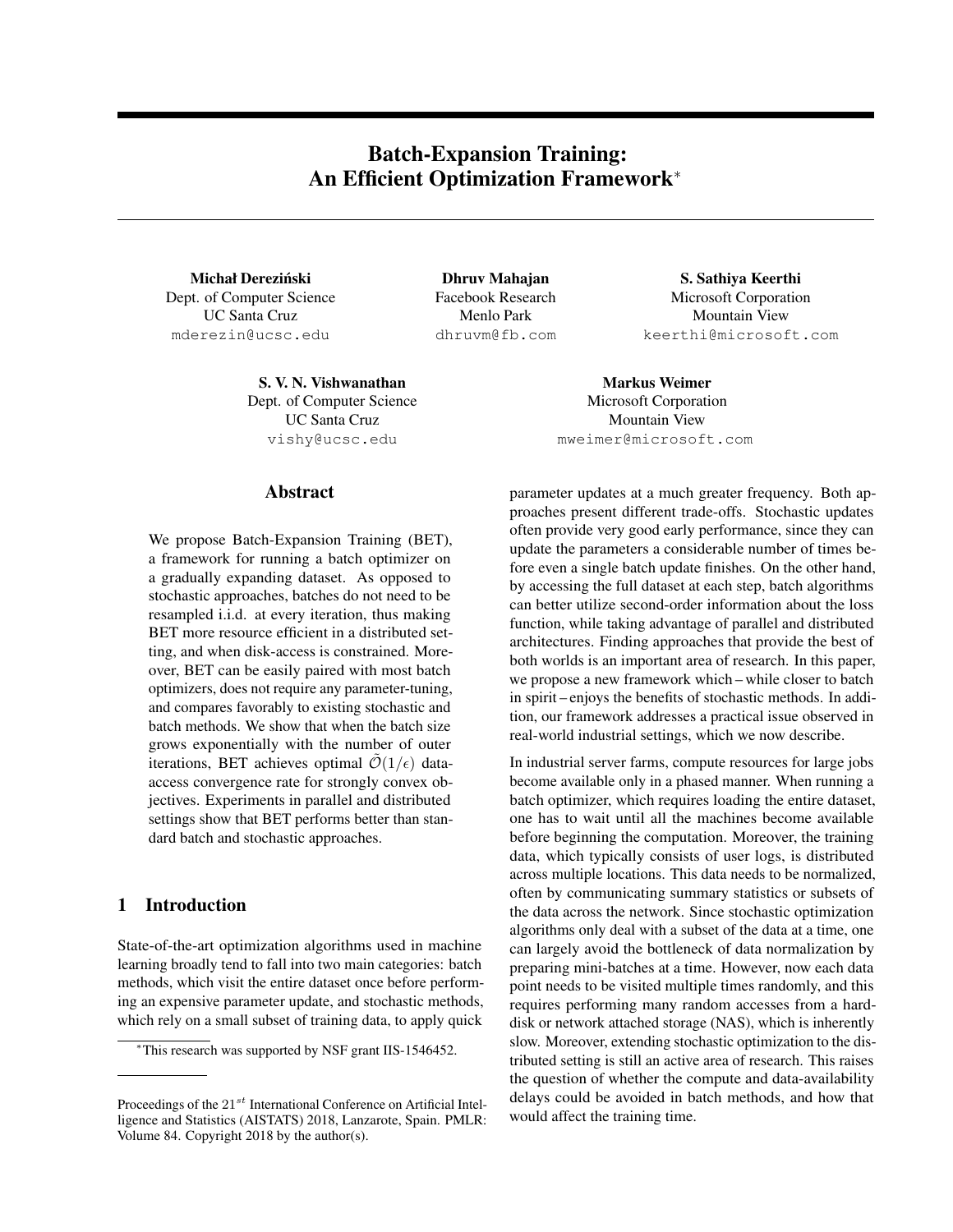We propose Batch-Expansion Training (BET), an adaptive, parameter-free meta-algorithm, which can be paired with most batch optimization methods to accelerate their performance in sequential, parallel, as well as distributed settings, addressing the issues discussed above. Our approach hinges on the following observation: initially, when only a subset of the data is available, the statistical error (the error that arises because one is observing a sample from the true underlying data distribution) is large. Therefore, we can tolerate a large optimization error (the error that arises because of the iterative nature of the batch optimizer). However, as the sample size increases, the statistical error decreases and the corresponding optimization error that we can tolerate also decreases. BET exploits this by initially training models with large optimization error on smaller subsets of the data, and iteratively loading more training data, and driving down the optimization error.

Relying on classical results in statistical learning theory, we show that any optimizer exhibiting linear convergence rate can be effectively accelerated by periodically doubling the data size after a certain number of iterations. We propose a simple parameter-free algorithm, which dynamically decides the optimal number of iterations between each data expansion, adapting to the performance of a batch optimizer provided as a black box method. Experiments using Nonlinear Conjugate Gradient (CG), as well as the L-BFGS method, demonstrate the versatility of our framework. We show that for strongly convex losses BET achieves the same asymptotic  $O(1/\epsilon)$  convergence rate as SGD in terms of data accesses (and is strictly faster than regular batch updates). However, unlike stochastic methods, BET reuses all of the data that has already been loaded, which helps it scale very well in parallel and distributed settings, as confirmed by the experimental results.

### 2 Related Work

There has been a recent explosion of interest in both batch and stochastic optimization methods for machine learning. Algorithms like Stochastic Variance Reduced Gradient method [15] and related approaches [22, 10] mix SGD-like steps with some batch computations to control the stochastic noise. Others have proposed to parallelize stochastic training through large mini-batches [16, 11]. However, these methods do not address the issues of compute and dataavailability delays that we discussed above. Additionally, two-stage approaches have been proposed [1, 24], which employ SGD at the beginning followed by a batch optimizer (e.g., L-BFGS). These methods are much more limited than BET, which allows for multiple stages of optimization, with clear practical benefits. Interleaving computation with data loading was shown to have significant practical benefits by [18]. However, that work is confined to training on a single machine and did not provide any theoretical convergence guarantees. In contrast, we largely focus on the distributed setting and provide convergence guarantees.

Several works explore the idea of batch expansion in various forms. [7, 14] propose using stochastic mini-batches of gradually increasing size paired with optimizers like gradient descent or Newton-CG. The algorithms proposed there strongly rely on stochastic sampling, which makes them less resource-efficient than BET, and not applicable to certain distributed settings. The convergence guarantees offered in [7] are limited to using gradient descent as the inner optimizer, and heavily rely on the independence conditions present in stochastic sampling. The idea of gradually increasing batch size without resampling the batches was first discussed by [27], however their convergence analysis is also limited to gradient descent. Recently, [19, 9] proposed variants of the Newton's method and of the SAGA [10] algorithm which run on increasing batch sizes. Both of those methods pose challenges in large-scale distributed settings (expensive hessian computation required for Newton's method and sequential stochastic updates in SAGA). The key advantage of our meta-algorithm is that it can be used with any inner batch optimizer as a black box, including quasi-Newton methods like L-BFGS, making this approach more broadly applicable and scalable. Similarly, our complexity analysis applies to a wide range of inner optimizers.

# 3 Batch-Expansion Training

We consider a standard composite convex optimization problem arising in regularized linear prediction. Given a dataset  $\mathbf{Z} = \{(\mathbf{x}_i, y_i)\}_{i=1}^N$ , we aim to approximately minimize the average regularized loss

$$
\hat{f} \triangleq \frac{1}{N} \sum_{i=1}^{N} \ell_{z_i}(\mathbf{w}) + \frac{\lambda}{2} ||\mathbf{w}||^2, \tag{1}
$$

where  $z_i = (\mathbf{x}_i, y_i)$  and  $\ell_{z_i}(\mathbf{w}) \triangleq \ell(\langle \mathbf{w}, \phi(\mathbf{x}_i) \rangle, y_i)$  is the loss of predicting with a linear model  $\langle \mathbf{w}, \phi(\mathbf{x}_i) \rangle$  against a target label *yi*. Any iterative optimization algorithm in this setting will produce a sequence of models  $\{w_t\}_{t=1}^T$  with the goal that  $w_T$  has small optimization error  $\hat{g}(w_T)$  with respect to the exact optimum  $\widehat{\mathbf{w}}^*$ , where

$$
\hat{g}(\mathbf{w}) \triangleq \hat{f}(\mathbf{w}) - \hat{f}(\hat{\mathbf{w}}^*)
$$
 and  $\hat{\mathbf{w}}^* \triangleq \arg \min_{\mathbf{w}} \hat{f}(\mathbf{w}).$ 

Note that our true goal is to predict well on an unseen example  $z = (\mathbf{x}, y)$  coming from an underlying distribution. The right regularization  $\lambda$  for this task can be determined experimentally or from the statistical guarantees of loss function  $\ell$ , as discussed in [25, 23]. In this paper, however, we will assume that an acceptable  $\lambda$  was chosen and concentrate on the problem of minimizing  $f$ .

#### 3.1 Linear convergence of the batch optimizer

Adding  $\ell_2$ -norm regularization in function  $\hat{f}$  makes it  $\lambda$ strongly convex. In this setting, many popular batch op-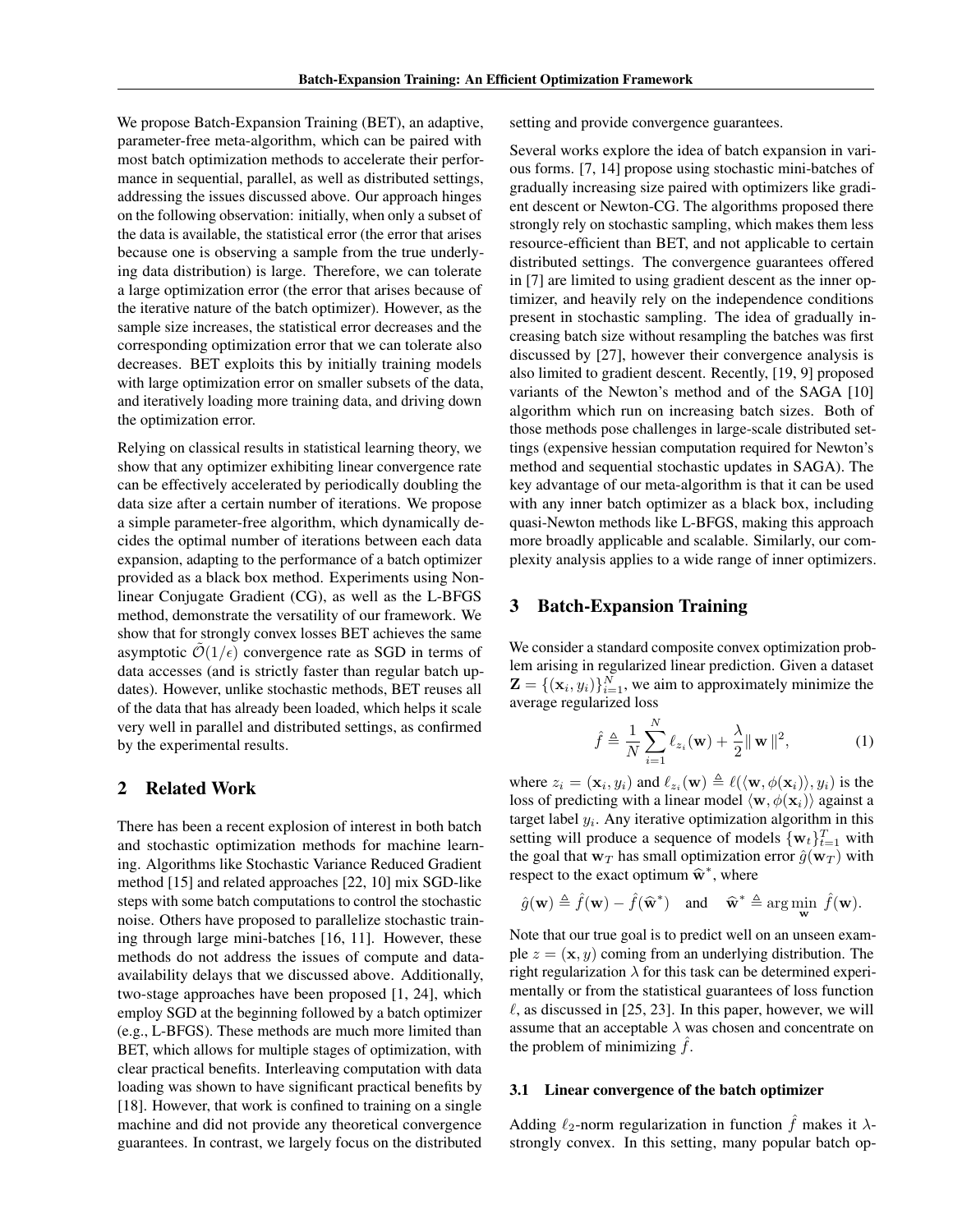

Figure 1: Estimation error and effective optimization error tolerance are inversely proportional to the dataset size (plots a and b). Fixed Batch preselects a data size, then reduces the optimization error (vertical line in a), whereas Expanding Batch divides the work into stages with different data sizes (vertical lines in b). Optimization is faster for smaller data sizes (see plots c and d), so Expanding Batch reaches smaller effective optimization error tolerance within the same time budget compared to Fixed Batch (plots a and b).

timization algorithms enjoy linear convergence rate [21]. Namely, given arbitrary model w and any *c >* 1, after at most  $\mathcal{O}(\log(c))$  iterations - where a single iteration can look at the entire dataset - we can reduce its optimization error by a multiplicative factor of  $c$ , obtaining  $w'$  such that

$$
\hat{g}(\mathbf{w}') \leq c^{-1} \cdot \hat{g}(\mathbf{w}).
$$

Note that the runtime of a single iteration will depend on data size *N*, but the number of needed iterations does not. Setting  $c = 2$ , we observe that only a constant number of batch iterations is necessary for a linearly converging optimizer to halve the optimization error of w. This constant depends on the convergence rate enjoyed by the method. For example, in the case of batch gradient descent we need  $O(1/\lambda)$  iterations to reduce the optimization error by a factor of 2 [6] (note the dependence on the strong convexity coefficient), while other methods (like L-BFGS) can achieve better rates of convergence [17]. Furthermore, the time complexity of performing a single iteration for many of those algorithms (including GD and L-BFGS) is linearly proportional to the data size. We refer to methods exhibiting both linear convergence (with respect to a given loss) and linear time complexity of a single iteration as *linear optimizers*. From now on, we only consider this class of methods.

### 3.2 Dataset size selection

The general task of an optimization algorithm is to return a model with small optimization error  $\hat{g}(\mathbf{w}) \leq \epsilon$ . For select-

ing an effective optimization error tolerance  $\epsilon$  in a machine learning problem, we often look at the estimation error exhibited by the objective, i.e. how much  $\hat{f}$  deviates from the expected regularized loss measured on a random unseen example. As discussed in [23, 5], the effective optimization error tolerance should be proportional to the estimation error of  $\hat{f}$ , because optimizing beyond that point does not yield any improvement on unseen data. Note that under standard statistical assumptions, the more data we use, the smaller the estimation error becomes [25], and thus, the effective optimization error tolerance should also be decreased (see Figure 1a).

Consider the scenario where data is abundant, but we have a limited time budget for training the model<sup>1</sup>. In this case, a practitioner would select the data size so that we can reach the smallest effective optimization error tolerance (dashed curve in Figure 1a) within the allotted training time. Vertical line in Figure 1a shows the reduction in optimization error that the algorithm has to achieve to obtain the desired tolerance. If we use a batch optimizer for this task, the training time is determined by two factors. First, as the dataset grows, each iteration takes longer (e.g. for linear optimizers the iteration time is proportional to the data size, as discussed in Section 3.1). Second, the algorithm has to perform larger number of iterations, the smaller the effective optimization error tolerance. Combined, those two effects result in training time, which, for linear optimizers, grows faster than linearly with the data size (see Figure 1c).

In this paper, we propose that instead of finding the optimal dataset size at the beginning, we first load a small subset of data, train the model until we reach the corresponding effective optimization error tolerance, then we load more data, and optimize further, etc. Vertical lines in Figure 1b illustrate how optimization error is reduced in multiple stages working with increasing data sizes. This procedure benefits from faster iterations in the early stages, as shown in Figure 1d, with vertical lines corresponding to the training time for each data size, and the horizontal line showing the time budget (note that the budget shown for this method is the same as the one used in Figure 1c). Thus, our approach is able to reach smaller effective optimization error tolerance within the same time budget compared to fixing the dataset size at the beginning (see Figures 1a and 1b).

### 3.3 Exponentially increasing batches

We now precisely formulate the idea of training with gradually increasing data size. Suppose our goal is to return a model  $\hat{\mathbf{w}}$  with optimization error  $\hat{g}(\hat{\mathbf{w}}) \leq \epsilon$ . In the procedure described above, we seek to obtain a sequence of gradually improving models  $w_1, \ldots, w_{T-1}$  before we reach  $w_T = \hat{w}$ . Any of the intermediate models (say, model  $w_t$ ) for  $t < T$ ) has a large optimization error relative to  $\hat{\mathbf{w}}$ , so

<sup>&</sup>lt;sup>1</sup>This is a reasonable practice in many web applications.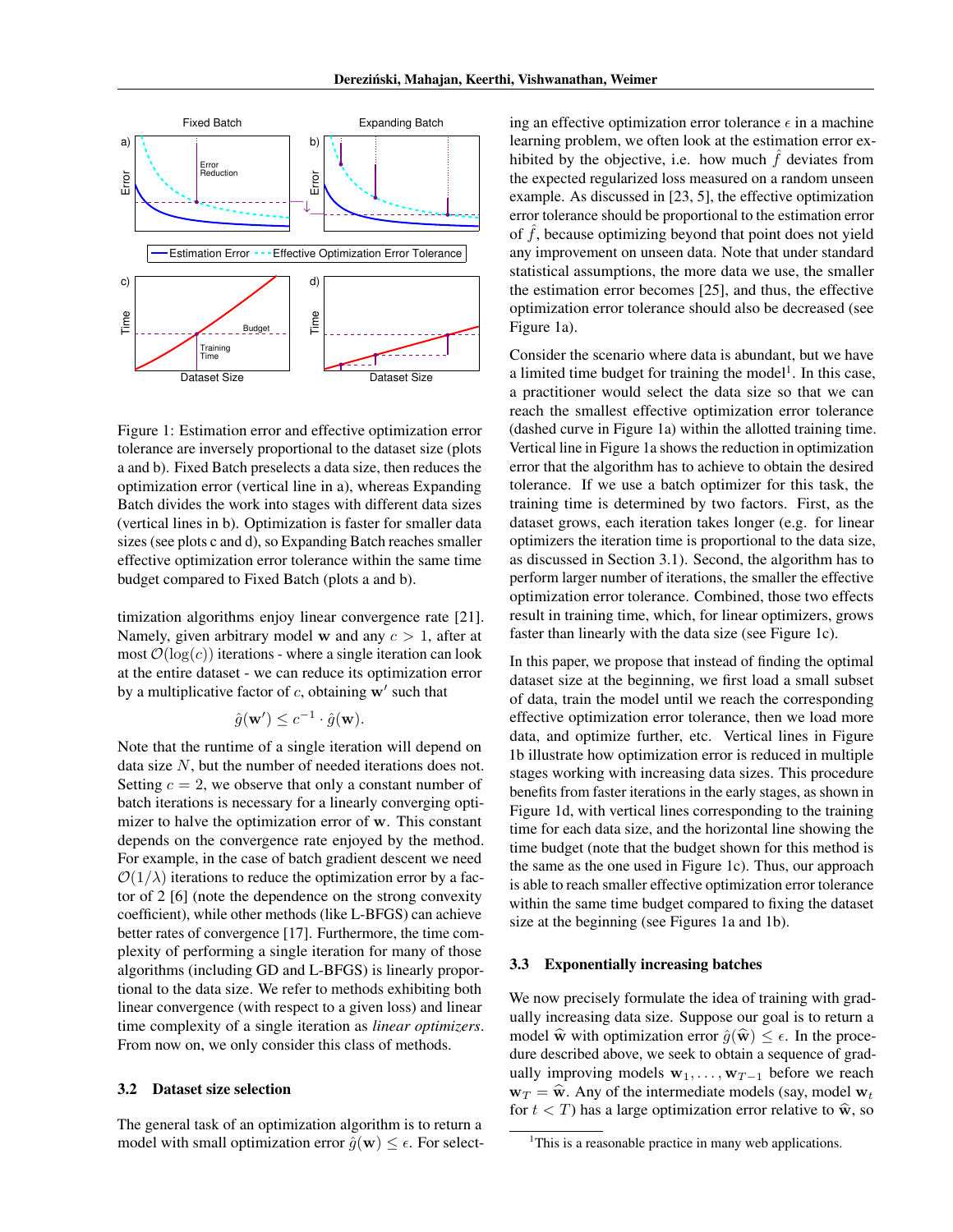to compute  $w_t$  we can minimize an objective function with correspondingly large estimation error. Thus, we will first obtain  $w_1$  with optimization error<sup>2</sup>  $\epsilon_1$  using  $n_1$  data points, next we pick a smaller error tolerance  $\epsilon_2 < \epsilon_1$  and bigger data size  $n_2 > n_1$ , computing a better model  $w_2$ , etc. so that in the end we reach  $\epsilon_T = \epsilon$ . Algorithm 1 demonstrates a simple instantiation of this strategy, where at each stage we double the data size:

| <b>Algorithm 1 Batch-Expansion Training</b> |  |  |  |  |  |  |
|---------------------------------------------|--|--|--|--|--|--|
|---------------------------------------------|--|--|--|--|--|--|

1: Pick initial model  $w_0$ 2: Load first  $n_1$  data points 3: for  $t = 1..T$  do 4:  $\mathbf{w}_t \leftarrow \text{run } \kappa_t$  iterations on  $n_t$  data points<br>5:  $n_{t+1} \leftarrow b_t n_t$  (increase 5:  $n_{t+1} \leftarrow b_t n_t$  (increase data size)<br>6: Load  $n_{t+1} - n_t$  data points

- Load  $n_{t+1} n_t$  data points
- 7: end for

8: return w*<sup>T</sup>*

The basis for the number of inner iterations  $\kappa_t$  will be explained below. Note that at stage *t* of the process we are working with an estimate of the loss function

$$
\hat{f}_t(\mathbf{w}) \triangleq \frac{1}{n_t} \sum_{i=1}^{n_t} \ell_{z_i}(\mathbf{w}) + \frac{\lambda}{2} ||\mathbf{w}||^2,
$$

which tends to  $\hat{f}$  with increasing  $t$ . At this stage, the optimizer is in fact converging to an approximate optimum

$$
\widehat{\mathbf{w}}_t^* \triangleq \arg\min_{w} \widehat{f}_t(\mathbf{w}),
$$

rather than to the minimizer of  $\hat{f}$ ,  $\hat{\mathbf{w}}^*$ . To decide how much data is needed at each stage we will describe the relationship between data size  $n_t$  and the desired optimization error  $\epsilon_t$ . Note that model  $w_t$  obtained at stage  $t$  is assumed to satisfy  $\hat{g}_t(\mathbf{w}_t) \leq \epsilon_t$ , where  $\hat{g}_t$  represents optimization error for the given data subset, i.e.  $\hat{g}_t(\mathbf{w}) = \hat{f}_t(\mathbf{w}) - \hat{f}_t(\hat{\mathbf{w}}_t^*)$ . When going to the next stage, the data size increases, and thus we can use optimization error function  $\hat{g}_{t+1}$ , which is a better estimate of  $\hat{g}$  than  $\hat{g}_t$  is. In Appendix A.1, we show that function  $\hat{g}_{t+1}$  can be uniformly bounded by  $\hat{g}_t$ , plus an additional term which can be interpreted as the estimation error (of  $\hat{g}_t$  with respect to  $\hat{g}_{t+1}$ ):

$$
\hat{g}_{t+1}(\mathbf{w}) \le 2 \cdot \hat{g}_t(\mathbf{w}) + \mathcal{O}\left(1/(\lambda n_t)\right). \tag{2}
$$

As discussed earlier, the effective optimization error for data size  $n_t$  is proportional to the estimation error suffered by  $\hat{g}_t$ , hence it is sufficient to demand that

$$
\hat{g}_t(\mathbf{w}_t) \le \epsilon_t \triangleq \mathcal{O}\left(1/(\lambda n_t)\right). \tag{3}
$$

Note that this makes the optimization error tolerance  $\epsilon_t$ inversely proportional to the subset size *nt*, confirming our intuition that for  $t < T$ , since  $\epsilon_t > \epsilon$ , we can work with a batch of size  $n_t$  that is smaller than N.

To establish the correct rate of growth for the data size  $n_t$ , we combine (3) with the observations made in Section 3.1. First, note that the rate of decay of sequence  $\{\epsilon_t\}$  should match the convergence rate of the optimization algorithm, so that inequality  $\hat{g}_t(\mathbf{w}_t) \leq \epsilon_t$  can be satisfied for all t. Recall from Section 3.1, that a linear optimizer takes only a constant number of iterations to reduce the optimization error by a constant factor. Suppose that improvement by a factor of 6 takes  $\kappa$  iterations (going from  $w_t$  to  $w_{t+1}$ ). Then, using (2) and (3) we have

$$
\hat{g}_{t+1}(\mathbf{w}_{t+1}) \leq \frac{\hat{g}_{t+1}(\mathbf{w}_t)}{6} \leq \frac{2 \cdot \hat{g}_t(\mathbf{w}_t) + \epsilon_t}{6} \leq \frac{\epsilon_t}{2}.
$$

This suggests the following simple strategy: at each stage perform  $\kappa$  iterations of the optimizer, then divide the tolerance level by 2 (matching the convergence rate). Note that based on Equation (3), this corresponds to doubling the data size  $n_t$ . Thus, we obtain the following simple scheme for data expansion, which maintains the desired relationship between  $n_t$  and  $\epsilon_t$ :

$$
\epsilon_{t+1} = \epsilon_t/2, \qquad n_{t+1} = 2 \cdot n_t.
$$

It is important that  $n_t$  grows exponentially with  $t$ . This allows for a considerable improvement in runtime. Let us say that  $\epsilon_0 = \mathcal{O}(1)$  and *T* stages are needed to reach the final desired tolerance  $\epsilon$ , i.e.  $T = \log(\epsilon_0/\epsilon) = \mathcal{O}(\log(1/\epsilon)).$ Moreover, using (3) the suitable size of the full dataset is  $N = \mathcal{O}(1/(\lambda \epsilon))$ . If we assume that one iteration of the linear optimizer takes time proportional to the data size, then the time complexity of the optimization when using batch-expansion is given by

$$
\sum_{t=1}^{T} \kappa n_t = \kappa n_0 \sum_{t=1}^{T} 2^t = \mathcal{O}(\kappa N) = \mathcal{O}\left(\frac{\kappa}{\lambda \epsilon}\right).
$$

On the other hand, when running the same optimizer on full dataset from the beginning, the time complexity becomes

$$
\mathcal{O}(\kappa N \cdot T) = \mathcal{O}\left(\frac{\kappa}{\lambda \epsilon} \cdot \log(1/\epsilon)\right).
$$

Note that to establish convergence of the proposed algorithm, it is only required that the dataset is randomly permuted, i.e. that each subset  $\{z_i\}_{i=1}^{n_t}$  represents a random portion of the data. However, the batches used in different stages do not need to be independent of each other, which is why we can reuse data from previous stages. Section 4 precisely formulates the ideas discussed above, and a careful analysis of the time complexity is given in Theorem 4.1.

#### 3.4 Two-track algorithm

How many iterations of the proposed expansion procedure should be performed at each stage? From our high-level analysis, we concluded that a roughly constant number of updates should be sufficient for any stage (using a linear optimizer), since each time we aim to make the same multiplicative improvement to the optimization error suffered by

<sup>&</sup>lt;sup>2</sup>The optimization error for intermediate models  $w_t$  is computed using only the loaded portion of the data.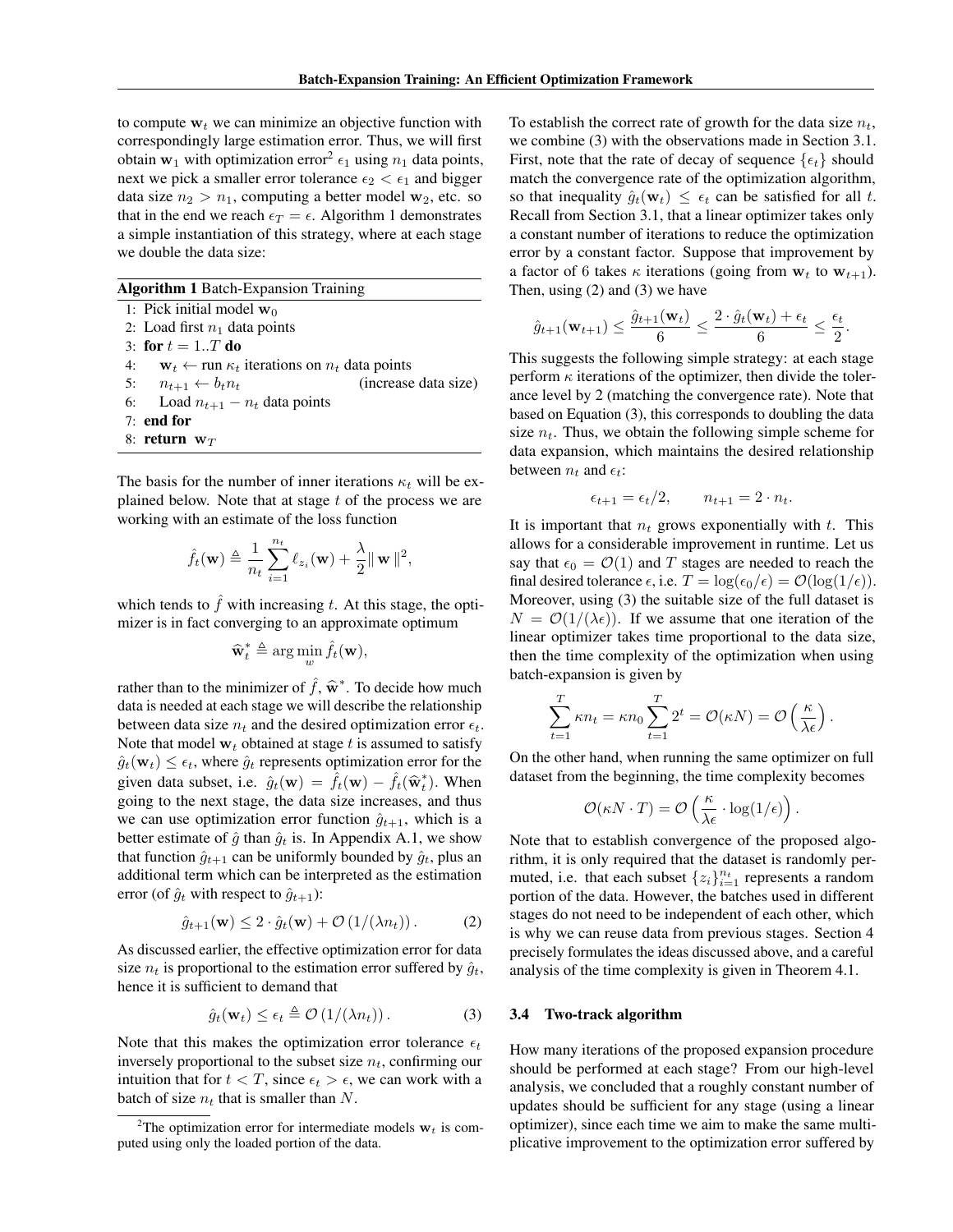our model. However, that constant may depend on the type of loss function, the dataset, as well as the optimizer used, and moreover, in practice the right number of iterations may in fact vary to some extent between the stages. Therefore, we need a practical method of deciding the right time to double the data. Consider the following experiment: we run two optimization tracks in parallel, first one for the batch of size  $n_t$ , the other for half of that batch. One update on the bigger batch takes longer than an update on the smaller one. Which track will make better progress towards the optimum of the bigger batch in the same amount of time? If the starting model is far enough from the optimum  $\hat{\mathbf{w}}_t^*$ , then the factor of the starting in the starting of the starting of the starting of the starting of the starting of the starting of the starting of the star the faster updates will initially have an advantage. However, as the convergence proceeds, only the slower track can get arbitrarily close, so at some point it will move ahead of the fast one (in terms of the loss  $\hat{f}_t(\mathbf{w})$ ). Denote the starting model as  $w_{t,0}$ . The secondary track (running on half of the batch) also starts at the same point, denoted as  $\mathbf{w}'_{t-1,0} = \mathbf{w}_{t,0}$ , and they are both updated:

$$
\mathbf{w}_{t,s+1} \leftarrow \text{Update}(\mathbf{w}_{t,s}, n_t),
$$
  

$$
\mathbf{w}'_{t-1,s+1} \leftarrow \text{Update}(\mathbf{w}'_{t-1,s}, n_{t-1}),
$$

where  $Update(\mathbf{w}, n)$  is one step of the optimizer, with respect to model **w**, on the batch  $\{z_i\}_{i=1}^n$ . Let  $c_s$  and  $c'_s$  be the total runtimes of the first and second track after *s* iterations, respectively, and let  $s_1(s) = \max\{s_0 : c_{s_0} \leq c'_s\}$ be the number of iterations that the slower track completes in the time it took the faster track to do *s*. To compare the performance of the two tracks we will use the condition:

$$
\hat{f}_t(\mathbf{w}_{t,s_1(s)}) < \hat{f}_t(\mathbf{w}'_{t-1,s}).\tag{4}
$$

Algorithm 2 Two-Track Optimizer

```
Initialize \mathbf{w}_{1,0} = \mathbf{w}'_{0,0} arbitrarily, s \leftarrow 0, t \leftarrow 1Pick any 2 \le n_1 = 2n_0 < Nwhile n_t < N do
     \mathbf{w}_{t,s+1} \leftarrow \text{Update}(\mathbf{w}_{t,s}, n_t)\mathbf{w}'_{t-1,s+1} \leftarrow \text{Update}(\mathbf{w}'_{t-1,s}, n_{t-1})s \leftarrow s+1s<sub>1</sub> \leftarrow max\{s_0 : c_{s_0} \le c'_s\}if \hat{f}_t(\mathbf{w}_{t,s_1}) < \hat{f}_t(\mathbf{w}'_{t-1,s}) then
          n_{t+1} \leftarrow 2n_t\mathbf{w}'_{t,0}, \mathbf{w}_{t+1,0} \quad \leftarrow \mathbf{w}_{t,s}t \leftarrow t + 1s \leftarrow 0end if
end while
while stopping condition not met do
      \mathbf{w}_{t,s+1} \leftarrow \text{Update}(\mathbf{w}_{t,s}, N)<br>
s \leftarrow s+1\leftarrow s + 1
end while
return wt,s
```
Algorithm 2 describes Batch-Expansion Training implemented using the Two-Track strategy. Note that in this

algorithm we run the two tracks sequentially, in an alternating order, however running them in parallel would further improve the overall performance.

#### 3.5 Discussion

We found that the choice to increase data size by a factor of 2 at each stage (rather than by a different factor) is not crucial for the optimization performance (both theoretically and in practice), therefore this parameter does not require tuning. The initial subset size  $n_0$  also does not affect performance significantly - generally, the larger  $n_0$  we select, the more updates will be performed before first data expansion, but as long as the initial subset is small enough, total optimization time will remain close to optimal. Thus, Algorithm 2 does not require any tuning to achieve good performance. Moreover, our method can be paired with many popular batch optimizers, and it will automatically adapt its behavior to the selected inner optimizer, as shown in Section 5.1.

It is important to note that the fraction of data accessed by the algorithm is only gradually expanded as optimization proceeds. Moreover, BET iterates multiple times over the data points that have already been loaded. Thus, it is very resource efficient in a way that can be beneficial with:

Slow disk-access. Loading data from disk to memory can be a significant bottleneck [18]. Performing multiple iterations over the data points while extra data is being loaded in parallel provides speed-up.

Resource ramp-up. In distributed computing, often not all resources are made available immediately at the beginning of the optimization [20], which similarly leads to gradual data availability.

## 4 Complexity Analysis

In this section, we provide theoretical guarantees for the time complexity of Batch-Expansion Training and compare them to other approaches. For the remainder of this section, we assume that the inner optimizer for some  $\kappa > 1$  and for every *t,* w exhibits linear convergence:

$$
\hat{g}_t(\text{Update}(\mathbf{w}, n_t)) \leq (1 - (1/\kappa)) \hat{g}_t(\mathbf{w}).
$$

For the sake of complexity analysis, we discuss a parameterized variant of our approach, described in Algorithm 3, and establish complexity results for it. Here, the number of updates needed at each stage is a fixed parameter  $\hat{\kappa}$ .

**Assumptions.** We assume that the feature mapping  $\phi(\cdot)$ (see (1) and the discussion below it) is *B*-bounded, i.e. it satisfies  $\|\phi(\mathbf{x}_i)\| \leq B$ , and that the loss function  $\ell_{z_i}(\mathbf{w}) =$  $\ell(z_i, \mathbf{w})$  is *L*-Lipschitz in  $z_i$  for all w. Moreover, we will use the fact that  $\hat{f}$  is  $\lambda$ -strongly convex, due to the use of  $\ell_2$ -norm regularization. The result below holds with high probability with respect to a random permutation of data.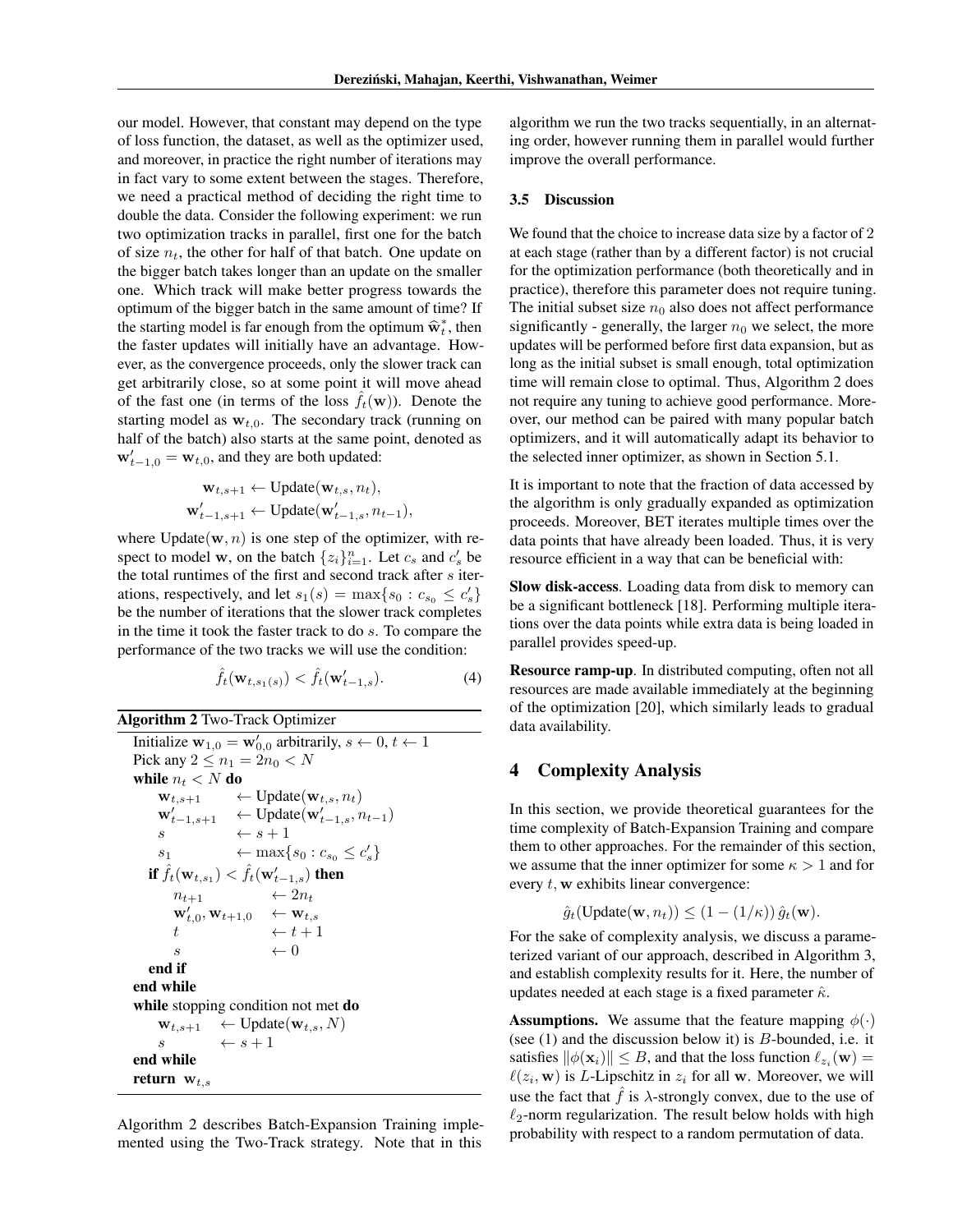#### Algorithm 3 Optimal BET

**Input:** Target tolerance  $\epsilon$ Pick  $\epsilon_0$ ,  $n_0$ Initialize  $\mathbf{w}_0 \leftarrow 0$ ,  $t \leftarrow 0$  and  $\hat{\kappa} = [\kappa \log(6)]$ while  $3\cdot\epsilon_t>\epsilon$  do  $n_{t+1} \leftarrow 2n_t$  $\mathbf{w}_{t,0} \leftarrow \mathbf{w}_t$ for  $s = 1..\hat{\kappa}$  do  $\mathbf{w}_{t,s} \leftarrow \text{Update}(\mathbf{w}_{t,s-1}, n_{t+1})$ end for  $\mathbf{w}_{t+1} \leftarrow \mathbf{w}_{t,\hat{\kappa}}$  $\epsilon_{t+1} \leftarrow \epsilon_t/2$  $t \leftarrow t + 1$ end while  $T \leftarrow t$ return w*<sup>T</sup>*

**Theorem 4.1** For any  $n_0, \delta, \epsilon$  there exists  $\epsilon_0$  *s.t.* data*access complexity of Algorithm 3 is*

$$
\mathcal{O}\left(\frac{\kappa}{\lambda \epsilon} \cdot (\log \log(1/\epsilon) + \log(1/\delta))\right)
$$
  
and  $\hat{f}(\mathbf{w}_T) - \hat{f}(\hat{\mathbf{w}}^*) \le \epsilon \text{ w.p. at least } 1 - \delta.$ 

Proof Recall that we denote the approximation error estimate at stage *t* by  $\hat{g}_t(\mathbf{w}) \triangleq \hat{f}_t(\mathbf{w}) - \hat{f}_t(\hat{\mathbf{w}}_t^*)$  and the full approximation error as  $\hat{g}(\mathbf{w}) \triangleq \hat{f}(\mathbf{w}) - \hat{f}(\hat{\mathbf{w}}^*)$ . Moreover, note that Algorithm 3 defines the optimization error tolerances recursively as  $\epsilon_{t+1} = \epsilon_t/2$ . First, we give the following uniform convergence result:

### **Lemma 1** *For any*  $n_0$ ,  $\delta$ ,  $T$ *, there exists*  $\epsilon_0$  *such that*

$$
\epsilon_0 = \mathcal{O}(L^2 B^2 \log(T/\delta) \cdot \lambda^{-1}),
$$

*and with probability*  $1 - \delta$ *, for all* **w** *and all*  $0 \le t < T$ *:* 

$$
\hat{g}_0(\mathbf{w}_0) \le \epsilon_0,\tag{5}
$$

$$
\hat{g}_{t+1}(\mathbf{w}) \le 2 \cdot \hat{g}_t(\mathbf{w}) + \epsilon_t, \tag{6}
$$

$$
\hat{g}(\mathbf{w}) \le 2 \cdot \hat{g}_T(\mathbf{w}) + \epsilon_T. \tag{7}
$$

See Appendix A.1 for proof. Next, using this lemma, we show the main result. Let  $\kappa$  be the convergence rate of the inner optimizer. Recall, that we set the number of inner iterations of Algorithm 3 to be

$$
\hat{\kappa} \triangleq \lceil \kappa \log(6) \rceil.
$$

This gives us the following bound for the progress that the inner optimizer makes at each stage (for any  $0 \le t \le T$ ):

$$
\hat{g}_{t+1}(\mathbf{w}_{t+1}) \leq \left(1 - \frac{1}{\kappa}\right)^{\hat{\kappa}} \hat{g}_{t+1}(\mathbf{w}_t)
$$
\n
$$
\leq \exp\left(-\frac{\hat{\kappa}}{\kappa}\right) \hat{g}_{t+1}(\mathbf{w}_t) \leq \frac{\hat{g}_{t+1}(\mathbf{w}_t)}{6}.
$$

Suppose that  $\epsilon_0$  satisfies Lemma 1. We can show by induction that (with probability  $1 - \delta$ ) for all  $t \leq T$ , model  $w_t$ 

is an  $\epsilon_t$ -approximate solution for  $\hat{f}_t$ , i.e. that  $\hat{g}_t(\mathbf{w}_t) \leq \epsilon_t$ . Base case is given by (5). The inductive step follows from:

$$
\hat{g}_{t+1}(\mathbf{w}_{t+1}) \leq \frac{2 \cdot \hat{g}_t(\mathbf{w}_t) + \epsilon_t}{6} \leq \epsilon_{t+1}.
$$

Next, we verify that  $w_T$  is an  $\epsilon$ -approximate solution for  $\hat{f}$ :

$$
\hat{g}(\mathbf{w}_T) \le 2 \cdot \hat{g}_T(\mathbf{w}_T) + \epsilon_T \le 3 \cdot \epsilon_T \le \epsilon.
$$

Finally, we move on to complexity analysis. The number of iterations in the algorithm is  $T = \mathcal{O}(\log(\epsilon_0/\epsilon))$ , since:

$$
2^T = \frac{2 \cdot \epsilon_0}{\epsilon_{T-1}} < 6 \cdot \frac{\epsilon_0}{\epsilon}.
$$

Assuming that one update of the inner optimizer requires *C* passes over the data, we obtain the data-access complexity:

$$
\sum_{t=1}^{T} \hat{\kappa} C n_t = C \hat{\kappa} n_0 \sum_{t=1}^{T} 2^t
$$
  
 
$$
\leq 2C \hat{\kappa} n_0 \cdot 2^T = \mathcal{O} \left( n_0 \epsilon_0 \cdot \frac{\kappa}{\epsilon} \right).
$$

See Appendix A.2 for details regarding the log terms.  $\Box$ 

Using gradient descent as the inner optimizer, we have  $\kappa = \mathcal{O}(1/\lambda)$ , so Algorithm 3 reaches data-access complexity  $\mathcal{O}(1/(\lambda^2 \epsilon))$ . However, the general nature of this approach allows us to choose a different linear optimizer with better guarantees, like  $\kappa = O(1/\sqrt{\lambda})$  for accelerated gradient descent. Methods like L-BFGS and other approximate Newton algorithms have been shown to exhibit linear convergence [17, 12] with a rate that does not suffer from such strict dependence on the strong convexity coefficient  $\lambda$ . Hence, when using those optimizers, for most problems we should expect  $\kappa$  to be a small constant factor, in which case data-access complexity becomes  $\mathcal{O}(1/(\lambda \epsilon))$ .

# 5 Experiments

In this section we present experimental results showing the benefits of applying BET acceleration to batch optimizers and demonstrating scalability of the method in parallel and distributed settings. As the optimization problem we use logistic loss with  $\ell_2$ -norm regularization trained on several standard LIBSVM datasets (see Table 1). All algorithms start with the initial model vector w set to all zeros. BET was implemented as shown in Algorithm 2, without any parameters that required tuning. The results are presented using test set accuracy and training objective, the latter being shown in terms of the log Relative Functional Value Difference

$$
\log \mathrm{RFVD:} \quad \log \left( (\hat{f}(\mathbf{w}) - \hat{f}(\widehat{\mathbf{w}}^*)) / \hat{f}(\widehat{\mathbf{w}}^*) \right). \quad (8)
$$

All algorithms were implemented in the PETSc [2, 3, 4] framework, with the data split between multiple computing cores to achieve parallelization speed-up (we used 16 cores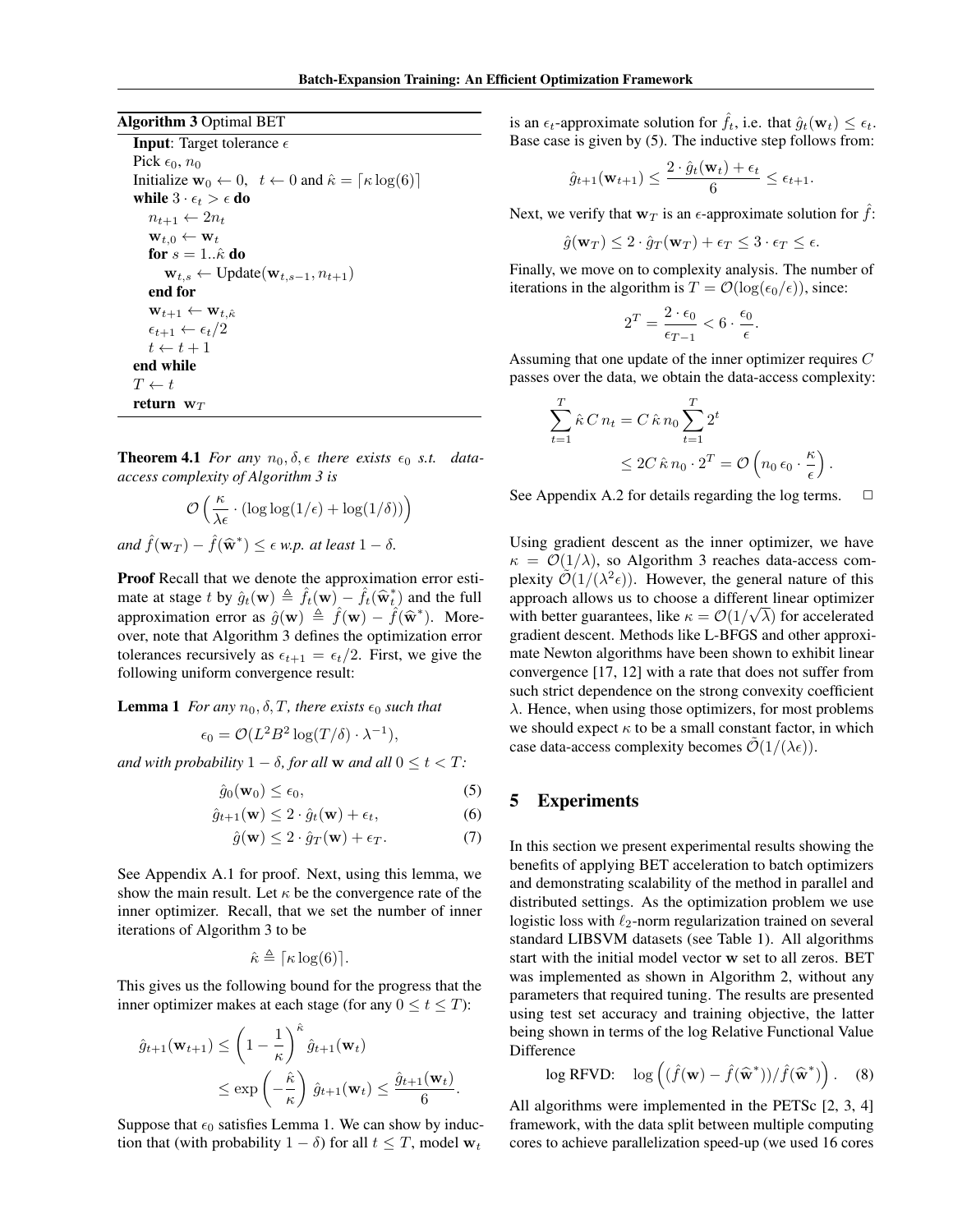

Figure 2: Comparing BET and Batch, for two inner optimizers: Nonlinear-CG (CG) and Limited-memory BFGS (L-BFGS) (webspam dataset, 16 cores). Circular dots in BET denote the batch expansion points.

in most experiments). For splice-site dataset<sup>3</sup>, data was additionally divided between multiple machines.

| Dataset, size      | Train/Test | Dim.  |         |
|--------------------|------------|-------|---------|
| url. 1GB           | 1.8M/0.5M  | 3.2M  | $1e-8$  |
| covtype, 19GB      | 0.5M/69k   | 170k  | $1e-6$  |
| webspam, 30GB      | 250k/100k  | 16.6M | $1e-6$  |
| splice-site, 1.5TB | 25M/4.6M   | 11.7M | $2e-10$ |

Table 1: A list of datasets and regularization used for the experiments. For covtype, features were expanded to all monomials of degree 3.

### 5.1 Adapting to inner optimizers

To demonstrate the flexibility of our framework, in this section we use two different inner optimizers with BET:

- 1. Nonlinear Conjugate Gradient method (CG), using Fletcher-Reeves [13] formula, with exact line-search;
- 2. Limited-memory BFGS (L-BFGS) [8].

Both of those methods are linear optimizers that employ strategies for enhancing the basic gradient descent direction. Note, that CG uses a memory vector updated at each iteration. When the loss function changes from  $\hat{f}_t$  to  $\hat{f}_{t+1}$ , one might expect that memory vector to become invalid, rendering CG ineffective. However, we observe that BET is still very effective at accelerating memory-based algorithms.



Figure 3: Comparing BET, Batch (L-BFGS) and Parallel SGD for covtype dataset, running on 16 cores. More datasets are presented in Appendix B.

Figure 2 shows the performance comparison of using BET with the two inner optimizers on webspam dataset, contrasted with both of them ran in regular batch mode. First, we can see that L-BFGS is a much more effective optimizer than Nonlinear CG, thus in all of the following experiments we used L-BFGS as the inner optimizer. However, both methods significantly benefit from BET. In fact, in the early phase of the optimization, performance of BET is similar with either of the optimizers. However, once batch expansion reaches close to the full dataset, quality of the underlying optimizer starts to play an important role. Circular dots on the BET plots in Figure 2 mark the points when batch size is doubled during the optimization. We observed that the average number of iterations per stage of BET is larger when the inner optimizer is CG. This matches our expectation, since theory suggests that the number of iterations per stage should be inversely proportional to the convergence rate of the inner optimizer. Moreover, within one optimization run, we saw significant fluctuations in the number of iterations needed before each batch-expansion stage, which means that there is no universal number of iterations per stage which will work well in all settings. Thus, the adaptive capabilities of the two-track algorithm are crucial to achieving good performance of batch-expansion.

#### 5.2 Combining the benefits of batch and stochastic

In this experiment, we examine the trade-offs between batch and stochastic methods, showing how BET fits into this comparison. A batch optimizer typically starts off slower than a stochastic one, but once it gets closer to the optimum, we expect to see a fast convergence behavior. Thus, depend-

<sup>&</sup>lt;sup>3</sup>Due to resource constraints, we used a 1.5TB portion of the full 3TB splice-site dataset.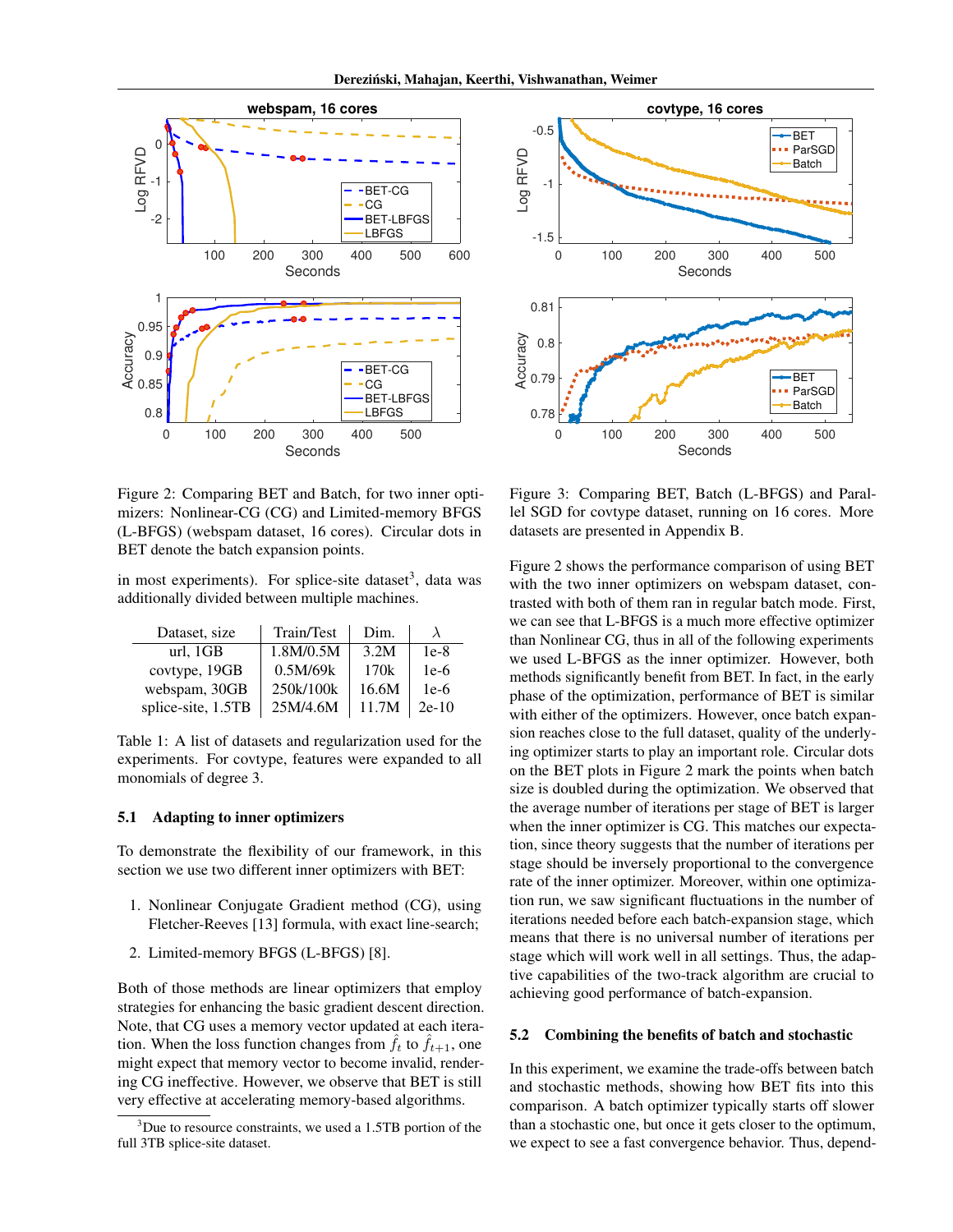

Figure 4: Parallelization speed-up on url dataset for Batch, BET and Parallel SGD.

ing on which tolerance level we select, we would choose the appropriate optimizer. This is shown on a sample plot for the covtype dataset in Figure 3, where we use Parallel SGD [28] as the stochastic algorithm and L-BFGS as the Batch method, with all algorithms running on a 16 core machine (for the sake of clarity, only a portion of the full convergence time is shown). We also tested mini-batch SVRG as an alternative stochastic approach. However, due to the high communication cost, this method exhibited much slower per iteration time, and for this reason we did not include the results in the paper. To obtain the reported performance for Parallel SGD we had to tune the step size on a chunk of data, which adds to the overall optimization time, whereas BET is a parameter-free method. Our algorithm gets the best of both worlds, since it behaves like a stochastic method at the beginning, and then like a batch method towards the end. More plots are presented in Appendix B, showing datasets which favor either batch or stochastic methods. In summary, BET performs as well as the best method for each dataset, with no tuning necessary.

### 5.3 Parallelization speed-up

The goal of this experiment is to analyze the parallelization speed-up of BET and compare it with the speed-up of Batch. We set this up as follows: we run to convergence and find the final accuracy, then for each method, we vary the number of cores and measure the time it takes to reach within 0.25% of optimum accuracy. For this experiment we selected the url dataset to demonstrate a stark contrast with Parallel SGD. The method achieves close to linear speed-up only for up to 4 cores, after which its performance flattens. This behavior can be atributed to the fact that as we increase the number of cores, a single iteration of Parallel SGD becomes less and less effective, which in some cases may negate the parallelization speed-up altogether. Batch methods, on the other hand, behave much more reliably with parallelization, because their iterations produce the same effect regardless of the number of cores. Figure 4 shows the speed-up factors for BET, Batch and Parallel SGD. BET achieves similar speedup as Batch, due to the fact that parallelization happens in the inner optimizer, which is the same for both methods.



Figure 5: Distributed experiment comparing BET to Batch (L-BFGS) and Parallel SGD on splice-site dataset.

### 5.4 Distributed optimization

Batch optimization shows the most benefits when dealing with large-scale datasets, which do not fit into the memory of a single machine. BET easily scales up to this setting as seen in Figure 5, running on the splice-site data, with 20 machines, and 50 cores per machine, compared against Batch and Parallel SGD in the same setup. Since the dataset is highly skewed, the results are shown in terms of area under Precision-Recall curve (auPRC).

Note that BET reaches close to optimum test auPRC much more quickly than Batch or Parallel SGD. Moreover, until that point batch-expansion has not reached the full training data, which means that if the data were loaded in parallel with the optimization, the optimization time would be partially absorbed into the loading time. In our experiments, each one of the 1000 processes independently reads a separate chunk of data, however this procedure still takes at least 1500 seconds even on a high-performance cluster. Thus, a portion of BET's optimization time can be absorbed into data loading.

### 6 Conclusions

We proposed Batch-Expansion Training, a simple parameterfree method of accelerating batch optimizers in a way that is both theoretically and experimentally efficient. BET does not require tuning and can be paired with any optimizer, offering advantages in parallel and distributed settings. Extending our framework to non-convex optimization is an interesting direction for future research.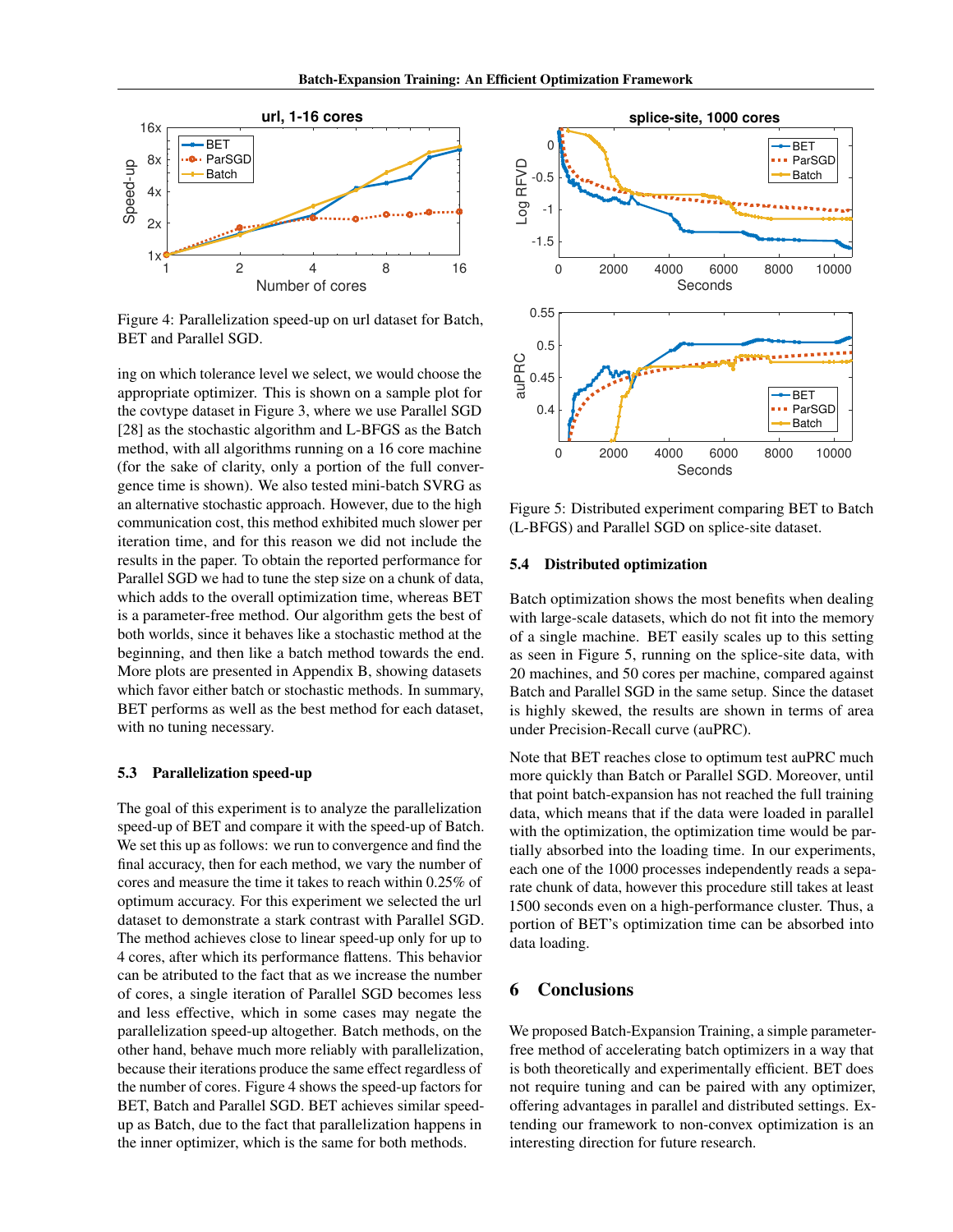# References

- [1] Alekh Agarwal, Olivier Chapelle, Miroslav Dudík, and John Langford. A reliable effective terascale linear learning system. *J. Mach. Learn. Res.*, 15(1):1111– 1133, January 2014.
- [2] Satish Balay, Shrirang Abhyankar, Mark F. Adams, Jed Brown, Peter Brune, Kris Buschelman, Lisandro Dalcin, Victor Eijkhout, William D. Gropp, Dinesh Kaushik, Matthew G. Knepley, Lois Curfman McInnes, Karl Rupp, Barry F. Smith, Stefano Zampini, Hong Zhang, and Hong Zhang. PETSc Web page. http://www.mcs.anl.gov/petsc, 2016.
- [3] Satish Balay, Shrirang Abhyankar, Mark F. Adams, Jed Brown, Peter Brune, Kris Buschelman, Lisandro Dalcin, Victor Eijkhout, William D. Gropp, Dinesh Kaushik, Matthew G. Knepley, Lois Curfman McInnes, Karl Rupp, Barry F. Smith, Stefano Zampini, Hong Zhang, and Hong Zhang. PETSc users manual. Technical Report ANL-95/11 - Revision 3.7, Argonne National Laboratory, 2016.
- [4] Satish Balay, William D. Gropp, Lois Curfman McInnes, and Barry F. Smith. Efficient management of parallelism in object oriented numerical software libraries. In E. Arge, A. M. Bruaset, and H. P. Langtangen, editors, *Modern Software Tools in Scientific Computing*, pages 163–202. Birkhäuser Press, 1997.
- [5] Leon Bottou and Olivier Bousquet. The tradeoffs of large scale learning. In *Proceedings of the 20th International Conference on Neural Information Processing Systems*, NIPS'07, pages 161–168, USA, 2007. Curran Associates Inc.
- [6] Sébastien Bubeck. Convex optimization: Algorithms and complexity. *Found. Trends Mach. Learn.*, 8(3- 4):231–357, November 2015.
- [7] Richard H. Byrd, Gillian M. Chin, Jorge Nocedal, and Yuchen Wu. Sample size selection in optimization methods for machine learning. *Math. Program.*, 134(1):127–155, August 2012.
- [8] Richard H. Byrd, Peihuang Lu, Jorge Nocedal, and Ciyou Zhu. A limited memory algorithm for bound constrained optimization. *SIAM Journal on Scientific Computing*, 16(5):1190–1208, 1995.
- [9] Hadi Daneshmand, Aurelien Lucchi, and Thomas Hofmann. Starting small - learning with adaptive sample sizes. In Maria Florina Balcan and Kilian Q. Weinberger, editors, *Proceedings of The 33rd International Conference on Machine Learning*, volume 48 of *Proceedings of Machine Learning Research*, pages 1463– 1471, New York, New York, USA, 20–22 Jun 2016. PMLR.
- [10] Aaron Defazio, Francis R. Bach, and Simon Lacoste-Julien. SAGA: A fast incremental gradient method with support for non-strongly convex composite objectives. In *Advances in Neural Information Processing Systems 27: Annual Conference on Neural Information Processing Systems 2014, December 8-13 2014, Montreal, Quebec, Canada*, pages 1646–1654, 2014.
- [11] Ofer Dekel, Ran Gilad-Bachrach, Ohad Shamir, and Lin Xiao. Optimal distributed online prediction using mini-batches. *J. Mach. Learn. Res.*, 13(1):165–202, January 2012.
- [12] Murat A. Erdogdu and Andrea Montanari. Convergence rates of sub-sampled newton methods. In *Proceedings of the 28th International Conference on Neural Information Processing Systems*, NIPS'15, pages 3052–3060, Cambridge, MA, USA, 2015. MIT Press.
- [13] R. Fletcher and C. M. Reeves. Function minimization by conjugate gradients. *The Computer Journal*, 7(2):149–154, February 1964.
- [14] Michael P. Friedlander and Mark Schmidt. Hybrid deterministic-stochastic methods for data fitting. *SIAM Journal on Scientific Computing 34(3)*, 2012.
- [15] Rie Johnson and Tong Zhang. Accelerating stochastic gradient descent using predictive variance reduction. In Christopher J. C. Burges, Léon Bottou, Zoubin Ghahramani, and Kilian Q. Weinberger, editors, *NIPS*, pages 315–323, 2013.
- [16] Mu Li, Tong Zhang, Yuqiang Chen, and Alexander J. Smola. Efficient mini-batch training for stochastic optimization. In *Proceedings of the 20th ACM SIGKDD International Conference on Knowledge Discovery and Data Mining*, KDD '14, pages 661–670, New York, NY, USA, 2014. ACM.
- [17] Chih-Jen Lin, Ruby C. Weng, and S. Sathiya Keerthi. Trust region newton methods for large-scale logistic regression. In *Proceedings of the 24th International Conference on Machine Learning*, ICML '07, pages 561–568, New York, NY, USA, 2007. ACM.
- [18] Shin Matsushima, S.V.N. Vishwanathan, and Alexander J. Smola. Linear support vector machines via dual cached loops. In *Proceedings of the 18th ACM SIGKDD International Conference on Knowledge Discovery and Data Mining*, KDD '12, pages 177–185, New York, NY, USA, 2012. ACM.
- [19] Aryan Mokhtari, Hadi Daneshmand, Aurélien Lucchi, Thomas Hofmann, and Alejandro Ribeiro. Adaptive newton method for empirical risk minimization to statistical accuracy. In *Advances in Neural Information Processing Systems 29: Annual Conference on Neural Information Processing Systems 2016, December 5-10, 2016, Barcelona, Spain*, pages 4062–4070, 2016.